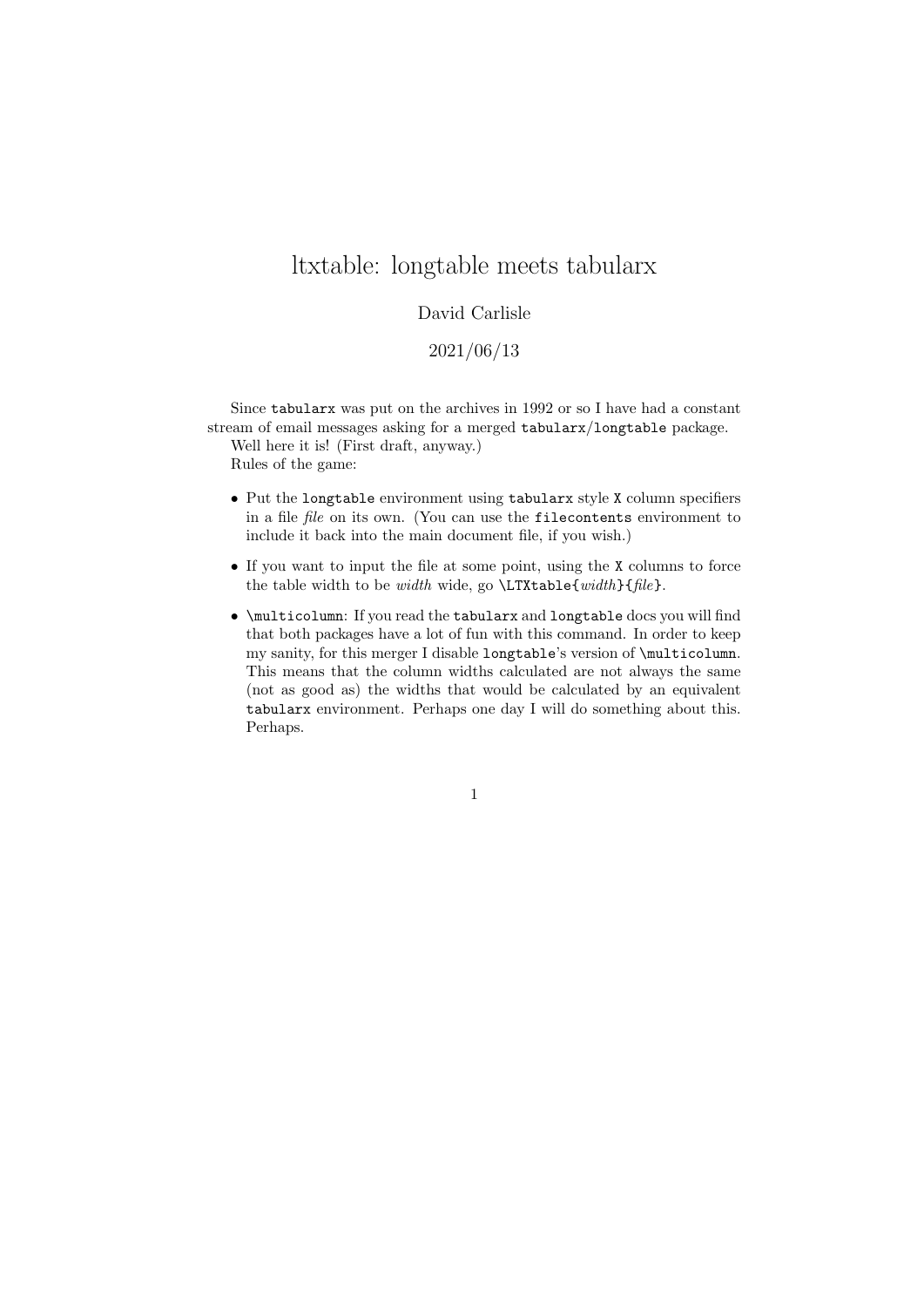| First a tabularx   |             |                             |  |
|--------------------|-------------|-----------------------------|--|
| the                | head        | line                        |  |
| the                | foot        | line !!!                    |  |
| $\mathbf{a}$       | b           | b                           |  |
| XXXXXX<br>xxxxxxxx |             | $\mathbf{c}$                |  |
| a                  | b           | $b\; b\; b\; b\; b\; b$     |  |
|                    |             | $b\; b\; b\; b\; b\; b$     |  |
|                    |             | $b\; b\; b\; b\; b\; b$     |  |
|                    |             | $b\; b\; b\; b\; b$         |  |
| a a                | b b         | c c                         |  |
| a a                | b b         | c c c c c c c c             |  |
|                    |             | cccccccc                    |  |
|                    |             | cccccccc                    |  |
|                    |             | c c c c c cc cc             |  |
| a a aaaa           | b b         | c ccccc                     |  |
| Then a longtable   |             |                             |  |
| the                | head        | line                        |  |
| $\mathbf{a}$       | b           | b                           |  |
|                    |             | $\mathbf{c}$                |  |
| a                  | $\mathbf b$ | <b>b b b b b b</b>          |  |
|                    |             | <b>b b b b b b</b>          |  |
|                    |             | $b$ $b$ $b$ $b$ $b$ $b$ $b$ |  |
|                    |             | $b\;b\;b\;b\;b$             |  |
| a a                | b b         | c c                         |  |
| the                | foot        | line                        |  |

A 300pt rule, just so can see the required width.

2